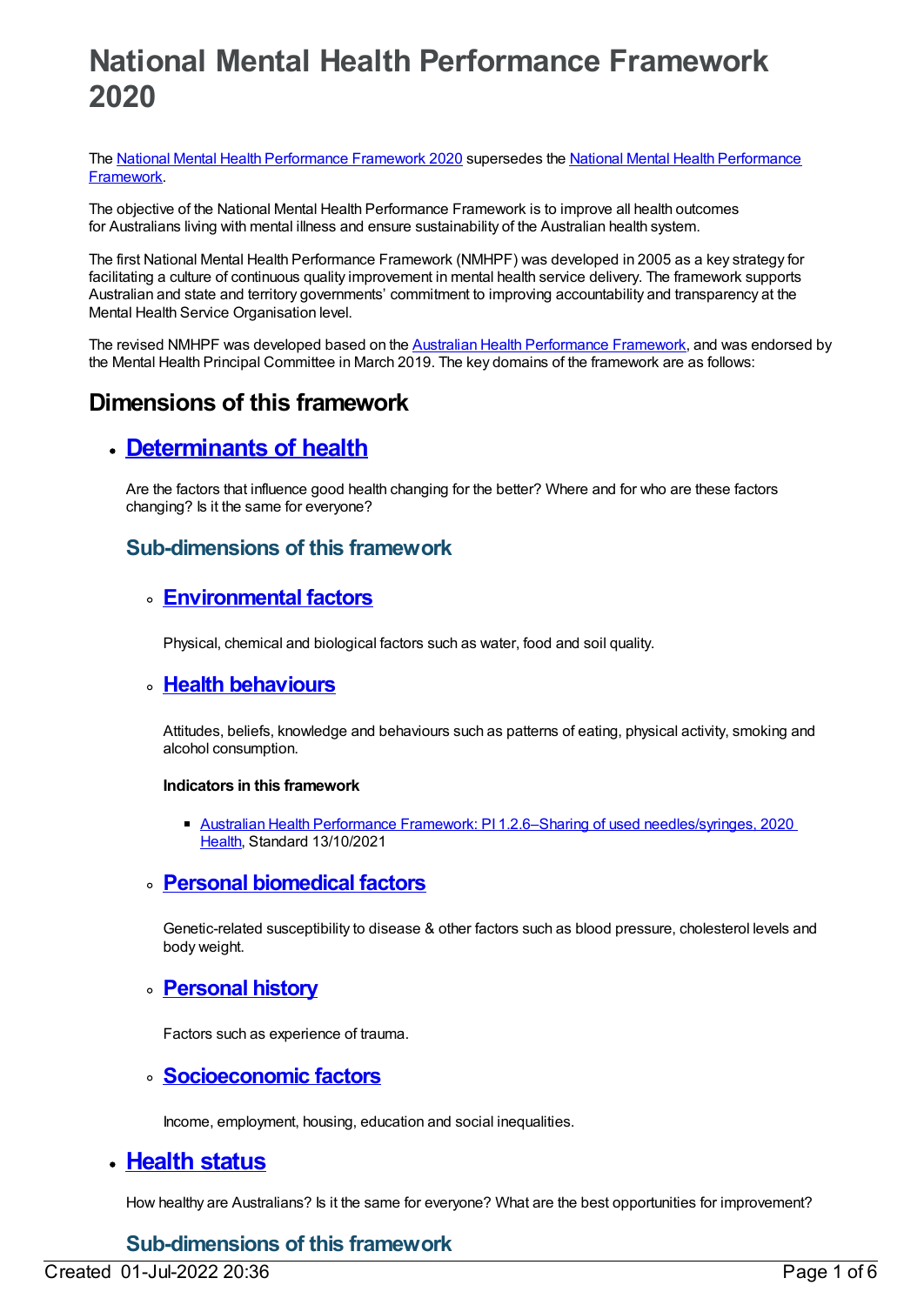### **[Deaths](https://meteor.aihw.gov.au/content/721239)**

Mortality rates, mortality gap and life expectancy measures.

## **Health [conditions](https://meteor.aihw.gov.au/content/721228)**

Incidence and prevalence of disease, disorder, injury, trauma or other health-related states.

## **Human [function](https://meteor.aihw.gov.au/content/721233)**

Alterations to body structure or function (impairment), activity limitations and restrictions in participation.

### **[Wellbeing](https://meteor.aihw.gov.au/content/721238)**

Measures of physical, mental, social and emotional wellbeing of individuals.

## **Health [system](https://meteor.aihw.gov.au/content/721195)**

Is the health system (by itself, and with others) working to prevent illness, injury and disease? Is it delivering safe, effective, and accessible coordinated care appropriate for each individual? Is the health system efficient and sustainable? Is the health system working to support/facilitate mental health recovery? Does the health system address the needs of consumers and family/kin/friends/carers (referred to in this framework as 'consumers and carers') and include them as part of the care?

## **Sub-dimensions of this framework**

## **[Accessibility](https://meteor.aihw.gov.au/content/721203)**

People can obtain health care at the right place and right time, taking account of different population needs and the affordability of care.

#### **Indicators in this framework**

- KPIs for [Australian](https://meteor.aihw.gov.au/content/725519) Public Mental Health Services: PI 09 Mental health new client index, 2020– (Service level)
- [Health](https://meteor.aihw.gov.au/RegistrationAuthority/12), Standard 13/01/2021
- KPIs for Australian Public Mental Health Services: PI 10 [Comparative](https://meteor.aihw.gov.au/content/725515) area resources, 2020– (Service level)
	- [Health](https://meteor.aihw.gov.au/RegistrationAuthority/12), Standard 13/01/2021
- KPIs for Australian Public Mental Health Services: PI 08J Population access to [specialised](https://meteor.aihw.gov.au/content/723386) clinical mental health care, 2020 [Health](https://meteor.aihw.gov.au/RegistrationAuthority/12), Standard 13/01/2021
- KPIs for [Australian](https://meteor.aihw.gov.au/content/723379) Public Mental Health Services: PI 09J Mental health new client index, 2020 [Health](https://meteor.aihw.gov.au/RegistrationAuthority/12), Standard 13/01/2021
- KPIs for Australian Public Mental Health Services: PI 08 Population access to [specialised](https://meteor.aihw.gov.au/content/727379) clinical mental health care, 2020– (Service level) [Health](https://meteor.aihw.gov.au/RegistrationAuthority/12), Standard 13/01/2021
- KPIs for Australian Public Mental Health Services: PI 11 [Admission](https://meteor.aihw.gov.au/content/725532) preceded by community mental health care, 2020– (Service level) [Health](https://meteor.aihw.gov.au/RegistrationAuthority/12), Standard 13/01/2021
- KPIs for Australian Public Mental Health Services: PI 11J [Admission](https://meteor.aihw.gov.au/content/723365) preceded by community mental health care, 2020 [Health](https://meteor.aihw.gov.au/RegistrationAuthority/12), Standard 13/01/2021
- KPIs for Australian Public Mental Health Services: PI08 Population access to [specialised](https://meteor.aihw.gov.au/content/742478) clinical mental health care, 2021– (Service level) [Health](https://meteor.aihw.gov.au/RegistrationAuthority/12), Standard 17/12/2021
- KPIs for [Australian](https://meteor.aihw.gov.au/content/742481) Public Mental Health Services: PI 09 Mental health new client index, 2021– (Service level)
- [Health](https://meteor.aihw.gov.au/RegistrationAuthority/12), Standard 17/12/2021
- **KPIs for Australian Public Mental Health Services: PI 10 [Comparative](https://meteor.aihw.gov.au/content/742484) area resources, 2021–** (Service level) [Health](https://meteor.aihw.gov.au/RegistrationAuthority/12), Standard 17/12/2021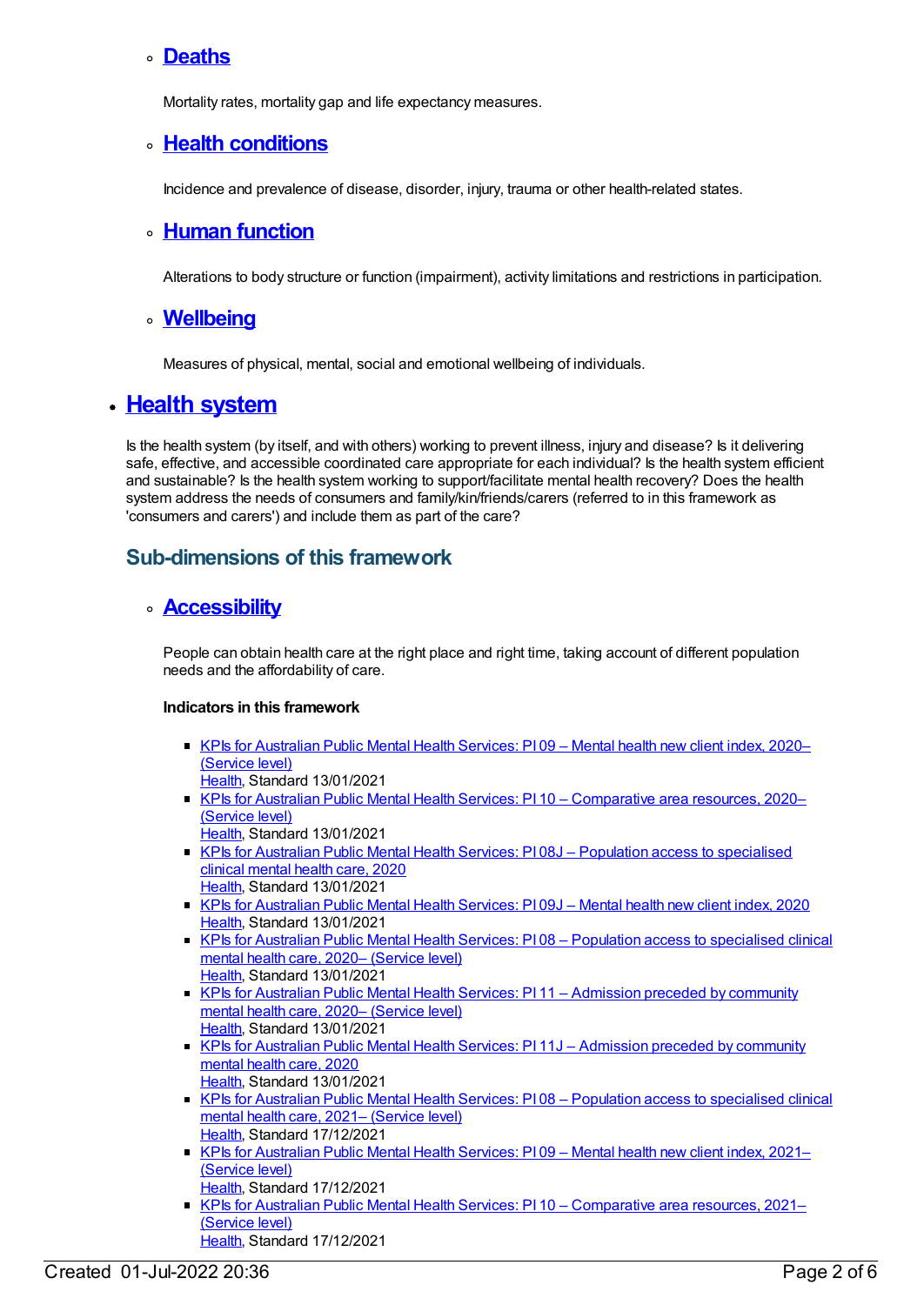- KPIs for Australian Public Mental Health Services: PI 11 [Admission](https://meteor.aihw.gov.au/content/742487) preceded by community mental health care, 2021– (Service level) [Health](https://meteor.aihw.gov.au/RegistrationAuthority/12), Standard 17/12/2021
- KPIs for Australian Public Mental Health Services: PI 08J Population access to [specialised](https://meteor.aihw.gov.au/content/739887) clinical mental health care, 2021 [Health](https://meteor.aihw.gov.au/RegistrationAuthority/12), Standard 17/12/2021
- KPIs for [Australian](https://meteor.aihw.gov.au/content/739889) Public Mental Health Services: PI 09J Mental health new client index, 2021 [Health](https://meteor.aihw.gov.au/RegistrationAuthority/12), Standard 17/12/2021
- KPIs for Australian Public Mental Health Services: PI 11J [Admission](https://meteor.aihw.gov.au/content/739893) preceded by community mental health care, 2021 [Health](https://meteor.aihw.gov.au/RegistrationAuthority/12), Standard 17/12/2021
- KPIs for Australian Public Mental Health Services: PI 08J Population access to [specialised](https://meteor.aihw.gov.au/content/753259) clinical mental health care, 2022 [Health](https://meteor.aihw.gov.au/RegistrationAuthority/12), Recorded 06/04/2022
- KPIs for [Australian](https://meteor.aihw.gov.au/content/753261) Public Mental Health Services: PI 09J Mental health new client index, 2022 [Health](https://meteor.aihw.gov.au/RegistrationAuthority/12), Recorded 06/04/2022
- KPIs for Australian Public Mental Health Services: PI 11J [Admission](https://meteor.aihw.gov.au/content/753263) preceded by community mental health care, 2022 [Health](https://meteor.aihw.gov.au/RegistrationAuthority/12), Recorded 06/04/2022

## **[Appropriateness](https://meteor.aihw.gov.au/content/721198)**

Service is a person-centred, culturally appropriate, rights-based, trauma-informed and recovery oriented. Mental health consumers and carers are treated with dignity and confidentiality and encouraged to participate in choices related to their care. Consumers and carers report positive experiences (PROMs & PREMs).

#### **Indicators in this framework**

- KPIs for Australian Public Mental Health Services: PI 13 Mental health consumer outcomes [participation,](https://meteor.aihw.gov.au/content/725517) 2020– (Service level) [Health](https://meteor.aihw.gov.au/RegistrationAuthority/12), Standard 13/01/2021
- KPIs for Australian Public Mental Health Services: PI 13 Mental health consumer outcomes [participation,](https://meteor.aihw.gov.au/content/742495) 2021– (Service level) [Health](https://meteor.aihw.gov.au/RegistrationAuthority/12), Standard 17/12/2021

## **[Continuity](https://meteor.aihw.gov.au/content/721201) of care**

Ability to provide uninterrupted and integrated care or service across program, practitioners and levels over time. Coordination mechanisms work for mental health consumers, carers and health care providers. Care and support is holistic and includes psychosocial and physical dimensions.

#### **Indicators in this framework**

- KPIs for Australian Public Mental Health Services: PI 12J [Post-discharge](https://meteor.aihw.gov.au/content/723388) community mental health care, 2020 [Health](https://meteor.aihw.gov.au/RegistrationAuthority/12), Standard 13/01/2021
- KPIs for Australian Public Mental Health Services: PI 12 [Post-discharge](https://meteor.aihw.gov.au/content/725530) community mental health care, 2020– (Service level) [Health](https://meteor.aihw.gov.au/RegistrationAuthority/12), Standard 13/01/2021
- KPIs for Australian Public Mental Health Services: PI 12 [Post-discharge](https://meteor.aihw.gov.au/content/742489) community mental health care, 2021– (Service level) [Health](https://meteor.aihw.gov.au/RegistrationAuthority/12), Standard 17/12/2021
- KPIs for Australian Public Mental Health Services: PI 12J [Post-discharge](https://meteor.aihw.gov.au/content/739895) community mental health care, 2021 [Health](https://meteor.aihw.gov.au/RegistrationAuthority/12), Standard 17/12/2021
- KPIs for Australian Public Mental Health Services: PI 12J [Post-discharge](https://meteor.aihw.gov.au/content/753267) community mental health care, 2022 [Health](https://meteor.aihw.gov.au/RegistrationAuthority/12), Recorded 06/04/2022

## **[Effectiveness](https://meteor.aihw.gov.au/content/721196)**

Care, intervention or action achieves the desired outcome from both the clinical perspective (clinicianreported outcome measure–CROMs) and the mental health consumer and carer perspective (patientreported outcome measures–PROMs). Care provided is based on evidence-based standards.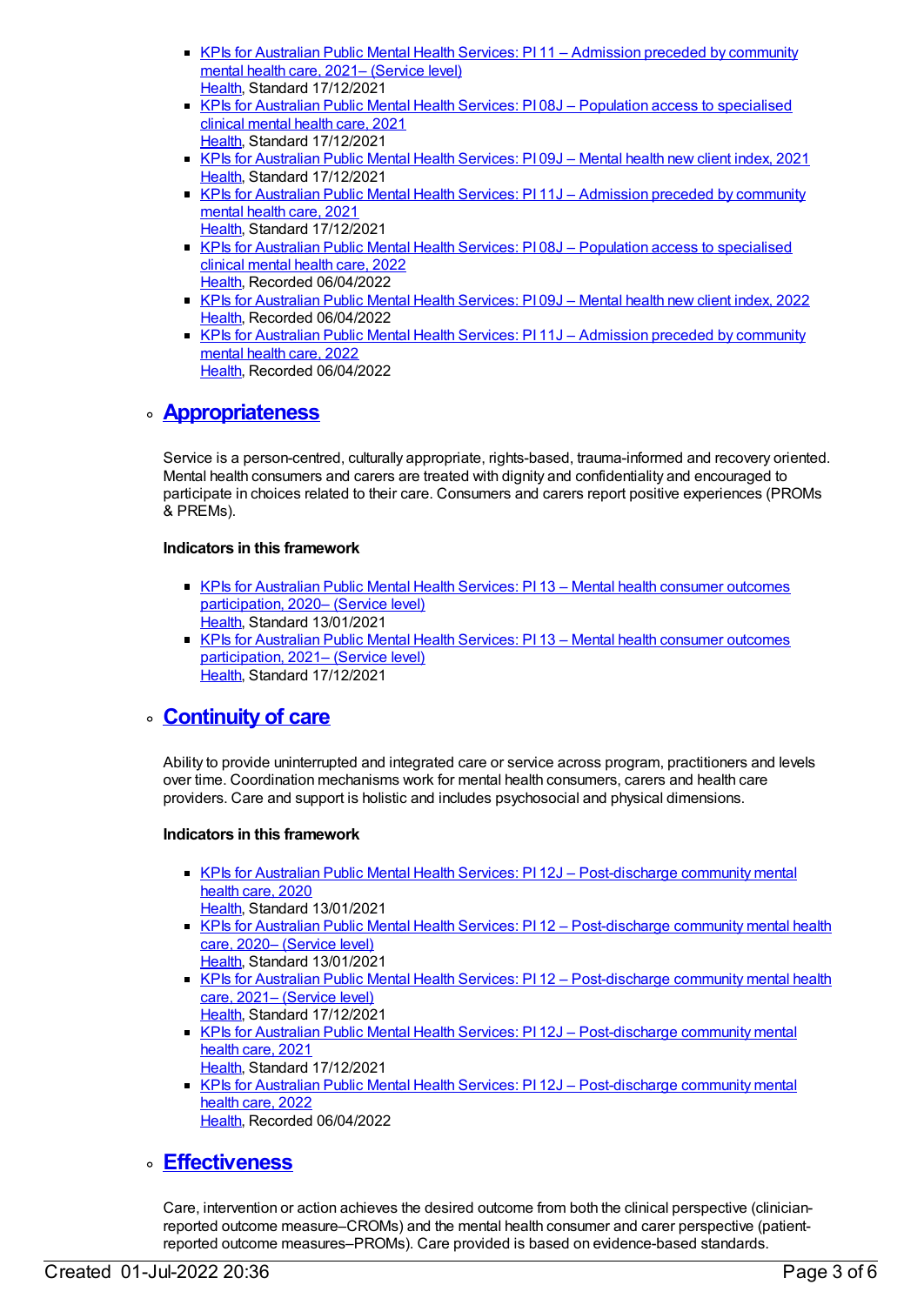#### **Indicators in this framework**

- KPIs for Australian Public Mental Health Services: PI 01 Change in mental health [consumer's](https://meteor.aihw.gov.au/content/725513) clinical outcomes, 2020– (Service level) [Health](https://meteor.aihw.gov.au/RegistrationAuthority/12), Standard 13/01/2021
- KPIs for Australian Public Mental Health Services: PI 03J National Mental Health Service Standards [compliance,](https://meteor.aihw.gov.au/content/723384) 2020 [Health](https://meteor.aihw.gov.au/RegistrationAuthority/12), Standard 13/01/2021
- KPIs for Australian Public Mental Health Services: PI 03 National Mental Health Service Standards [compliance,](https://meteor.aihw.gov.au/content/725527) 2020– (Service level) [Health](https://meteor.aihw.gov.au/RegistrationAuthority/12), Standard 13/01/2021
- KPIs for Australian Public Mental Health Services: PI01J Change in mental health [consumer's](https://meteor.aihw.gov.au/content/723377) clinical outcomes, 2020 [Health](https://meteor.aihw.gov.au/RegistrationAuthority/12), Standard 13/01/2021
- KPIs for Australian Public Mental Health Services: PI 02 Mental health [readmissions](https://meteor.aihw.gov.au/content/725525) to hospital, 2020– (Service level)
	- [Health](https://meteor.aihw.gov.au/RegistrationAuthority/12), Standard 13/01/2021
- KPIs for Australian Public Mental Health Services: PI 02J Mental health [readmissions](https://meteor.aihw.gov.au/content/723381) to hospital, 2020
	- [Health](https://meteor.aihw.gov.au/RegistrationAuthority/12), Standard 24/09/2021
- KPIs for Australian Public Mental Health Services: PI01J Change in mental health [consumer's](https://meteor.aihw.gov.au/content/739867) clinical outcomes, 2021 [Health](https://meteor.aihw.gov.au/RegistrationAuthority/12), Standard 17/12/2021
- KPIs for Australian Public Mental Health Services: PI 02 Mental health [readmissions](https://meteor.aihw.gov.au/content/742460) to hospital, 2021– (Service level) [Health](https://meteor.aihw.gov.au/RegistrationAuthority/12), Standard 17/12/2021
- KPIs for Australian Public Mental Health Services: PI 01 Change in mental health [consumer's](https://meteor.aihw.gov.au/content/742458) clinical outcomes, 2021– (Service level) [Health](https://meteor.aihw.gov.au/RegistrationAuthority/12), Standard 17/12/2021
- KPIs for Australian Public Mental Health Services: PI 03 National Mental Health Service Standards [compliance,](https://meteor.aihw.gov.au/content/742463) 2021– (Service level) [Health](https://meteor.aihw.gov.au/RegistrationAuthority/12), Standard 17/12/2021
- KPIs for Australian Public Mental Health Services: PI 02J Mental health [readmissions](https://meteor.aihw.gov.au/content/739871) to hospital, 2021
- [Health](https://meteor.aihw.gov.au/RegistrationAuthority/12), Standard 17/12/2021
- KPIs for Australian Public Mental Health Services: PI 03J National Mental Health Service Standards [compliance,](https://meteor.aihw.gov.au/content/739876) 2021 [Health](https://meteor.aihw.gov.au/RegistrationAuthority/12), Standard 17/12/2021
- KPIs for Australian Public Mental Health Services: PI 02J Mental health [readmissions](https://meteor.aihw.gov.au/content/753238) to hospital, 2022
- [Health](https://meteor.aihw.gov.au/RegistrationAuthority/12), Recorded 06/04/2022
- KPIs for Australian Public Mental Health Services: PI01J Change in mental health [consumer's](https://meteor.aihw.gov.au/content/753236) clinical outcomes, 2022 [Health](https://meteor.aihw.gov.au/RegistrationAuthority/12), Recorded 06/04/2022
- KPIs for Australian Public Mental Health Services: PI 03J National Mental Health Service Standards [compliance,](https://meteor.aihw.gov.au/content/753242) 2021 [Health](https://meteor.aihw.gov.au/RegistrationAuthority/12), Recorded 06/04/2022

## **Efficiency and [sustainability](https://meteor.aihw.gov.au/content/721208)**

The right care is delivered at minimum cost and human and physical capital and technology are maintained and renewed *while* innovation occurs to improve efficiency and respond to emerging needs. Members of the workforce receive appropriate support and report positive experiences.

### **Indicators in this framework**

- KPIs for [Australian](https://meteor.aihw.gov.au/content/725507) Public Mental Health Services: PI 04 Average length of acute mental health inpatient stay, 2020– (Service level) [Health](https://meteor.aihw.gov.au/RegistrationAuthority/12), Standard 13/01/2021
- KPIs for [Australian](https://meteor.aihw.gov.au/content/725503) Public Mental Health Services: PI 05 Average cost per acute mental health admitted patient day, 2020– (Service level) [Health](https://meteor.aihw.gov.au/RegistrationAuthority/12), Standard 13/01/2021
- KPIs for Australian Public Mental Health Services: PI06 Average treatment days per [three-month](https://meteor.aihw.gov.au/content/725509) community mental health care period, 2020– (Service level) [Health](https://meteor.aihw.gov.au/RegistrationAuthority/12), Standard 13/01/2021
- KPIs for Australian Public Mental Health Services: PI 07 Average cost per [community](https://meteor.aihw.gov.au/content/725505) mental health treatment day, 2020– (Service level)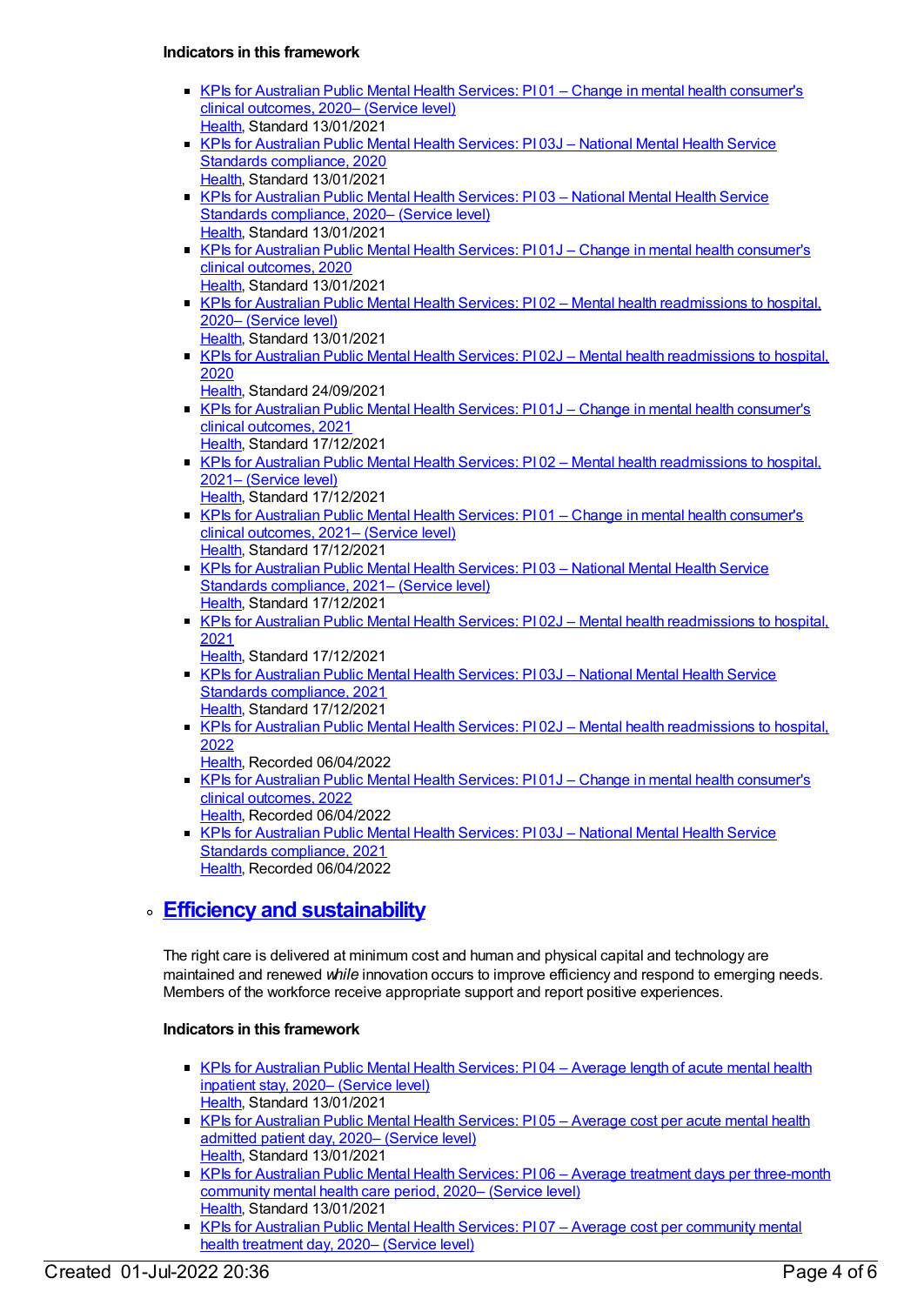[Health](https://meteor.aihw.gov.au/RegistrationAuthority/12), Standard 13/01/2021

- KPIs for [Australian](https://meteor.aihw.gov.au/content/723369) Public Mental Health Services: PI 04J Average length of acute mental health inpatient stay, 2020 [Health](https://meteor.aihw.gov.au/RegistrationAuthority/12), Standard 13/01/2021
- KPIs for [Australian](https://meteor.aihw.gov.au/content/720499) Public Mental Health Services: PI 05J Average cost per acute mental health admitted patient day, 2020
- [Health](https://meteor.aihw.gov.au/RegistrationAuthority/12), Standard 13/01/2021 KPIs for [Australian](https://meteor.aihw.gov.au/content/723371) Public Mental Health Services: PI 06J - Average treatment days per threemonth community mental health care period, 2020 [Health](https://meteor.aihw.gov.au/RegistrationAuthority/12), Standard 13/01/2021
- KPIs for Australian Public Mental Health Services: PI07J Average cost per [community](https://meteor.aihw.gov.au/content/723367) mental health treatment day, 2020 [Health](https://meteor.aihw.gov.au/RegistrationAuthority/12), Standard 13/01/2021
- KPIs for [Australian](https://meteor.aihw.gov.au/content/739882) Public Mental Health Services: PI 06J Average treatment days per threemonth community mental health care period, 2021 [Health](https://meteor.aihw.gov.au/RegistrationAuthority/12), Standard 17/12/2021
- KPIs for Australian Public Mental Health Services: PI 07J Average cost per [community](https://meteor.aihw.gov.au/content/739885) mental health treatment day, 2021 [Health](https://meteor.aihw.gov.au/RegistrationAuthority/12), Standard 17/12/2021
- KPIs for [Australian](https://meteor.aihw.gov.au/content/742465) Public Mental Health Services: PI 05 Average cost per acute mental health admitted patient day, 2021– (Service level) [Health](https://meteor.aihw.gov.au/RegistrationAuthority/12), Standard 17/12/2021
- KPIs for Australian Public Mental Health Services: PI06 Average treatment days per [three-month](https://meteor.aihw.gov.au/content/742469) community mental health care period, 2021– (Service level) [Health](https://meteor.aihw.gov.au/RegistrationAuthority/12), Standard 17/12/2021
- KPIs for [Australian](https://meteor.aihw.gov.au/content/742471) Public Mental Health Services: PI04 Average length of acute mental health inpatient stay, 2021– (Service level) [Health](https://meteor.aihw.gov.au/RegistrationAuthority/12), Standard 17/12/2021
- KPIs for Australian Public Mental Health Services: PI07 Average cost per [community](https://meteor.aihw.gov.au/content/742475) mental health treatment day, 2021– (Service level) [Health](https://meteor.aihw.gov.au/RegistrationAuthority/12), Standard 17/12/2021
- KPIs for [Australian](https://meteor.aihw.gov.au/content/739878) Public Mental Health Services: PI 04J Average length of acute mental health inpatient stay, 2021
- [Health](https://meteor.aihw.gov.au/RegistrationAuthority/12), Standard 17/12/2021 ■ KPIs for [Australian](https://meteor.aihw.gov.au/content/739880) Public Mental Health Services: PI 05J – Average cost per acute mental health admitted patient day, 2021
	- [Health](https://meteor.aihw.gov.au/RegistrationAuthority/12), Standard 17/12/2021
	- KPIs for [Australian](https://meteor.aihw.gov.au/content/753246) Public Mental Health Services: PI 04J Average length of acute mental health inpatient stay, 2022
		- [Health](https://meteor.aihw.gov.au/RegistrationAuthority/12), Recorded 06/04/2022
	- KPIs for [Australian](https://meteor.aihw.gov.au/content/753255) Public Mental Health Services: PI06J Average treatment days per threemonth community mental health care period, 2022 [Health](https://meteor.aihw.gov.au/RegistrationAuthority/12), Recorded 06/04/2022
	- KPIs for Australian Public Mental Health Services: PI 07J Average cost per [community](https://meteor.aihw.gov.au/content/753257) mental health treatment day, 2022 [Health](https://meteor.aihw.gov.au/RegistrationAuthority/12), Recorded 06/04/2022

## **[Safety](https://meteor.aihw.gov.au/content/721197)**

The avoidance of, or reduction to, acceptable limits of actual or potential harm (physical or psychological) from health care management or the environment in which health care is delivered. Includes aspects of the safety of care delivered to consumers (including patient-reported incidents and restrictive practices) as well as safety of carers and workforce.

### **Indicators in this framework**

- KPIs for [Australian](https://meteor.aihw.gov.au/content/723390) Public Mental Health Services: PI 16J Restraint rate, 2020 [Health](https://meteor.aihw.gov.au/RegistrationAuthority/12), Standard 13/01/2021
- KPIs for [Australian](https://meteor.aihw.gov.au/content/723392) Public Mental Health Services: PI 15J Seclusion rate, 2020 [Health](https://meteor.aihw.gov.au/RegistrationAuthority/12), Standard 13/01/2021
- KPIs for [Australian](https://meteor.aihw.gov.au/content/725538) Public Mental Health Services: PI 15 Seclusion rate, 2020– (Service level) [Health](https://meteor.aihw.gov.au/RegistrationAuthority/12), Standard 13/01/2021
- KPIs for [Australian](https://meteor.aihw.gov.au/content/725536) Public Mental Health Services: PI 16 Restraint rate, 2020– (Service level) [Health](https://meteor.aihw.gov.au/RegistrationAuthority/12), Standard 13/01/2021
- **KPIs for [Australian](https://meteor.aihw.gov.au/content/742491) Public Mental Health Services: PI 15 Seclusion rate, 2021– (Service level)** [Health](https://meteor.aihw.gov.au/RegistrationAuthority/12), Standard 17/12/2021
- KPIs for [Australian](https://meteor.aihw.gov.au/content/742493) Public Mental Health Services: PI 16 Restraint rate, 2021– (Service level)